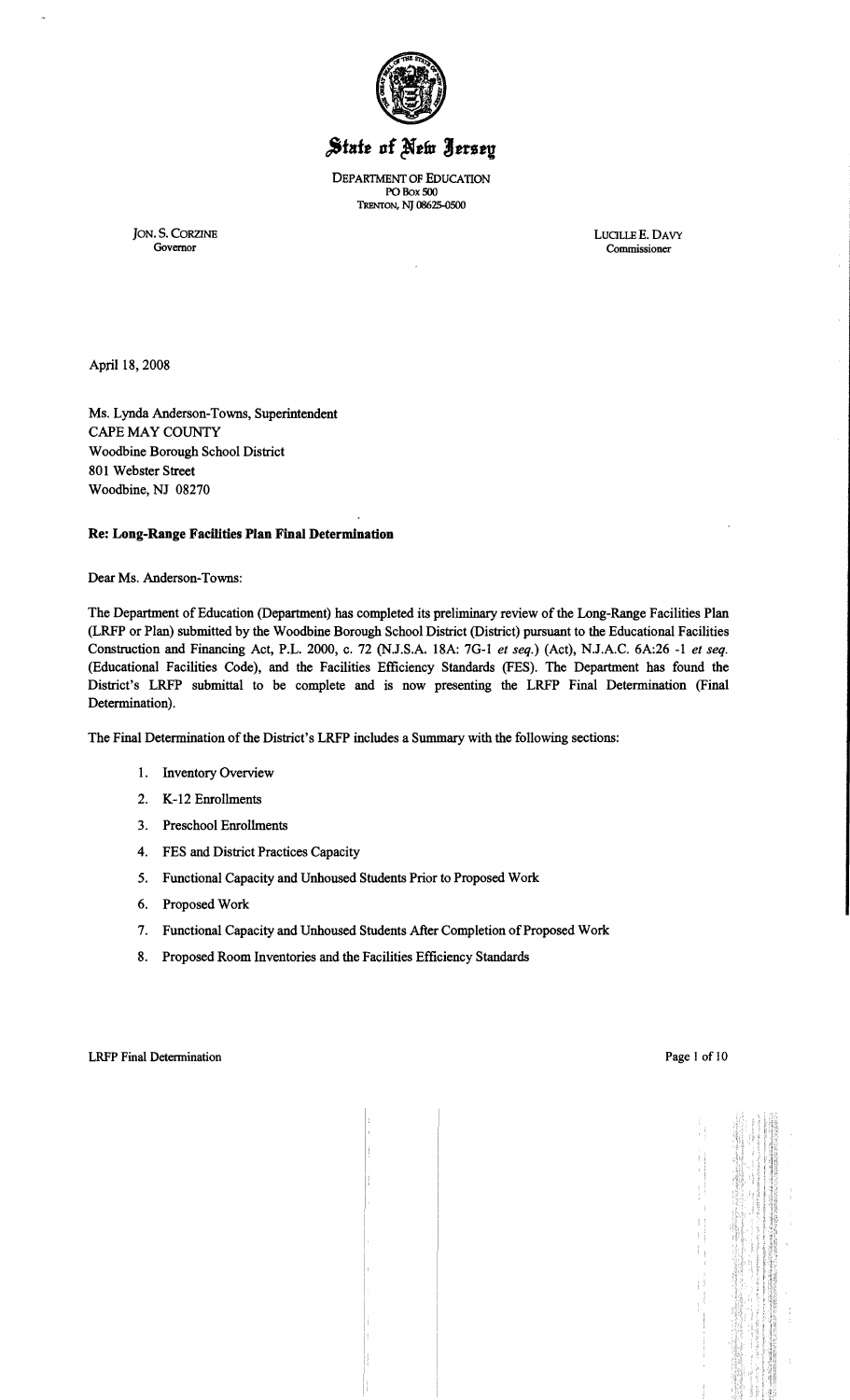Major LRFP approval issues include the adequacy of the LRFP's proposed enrollments, school capacities, and educational spaces. Approval of the LRFP, and any projects and costs listed therein, does not imply approval of an individual school facilities project or its corresponding costs and eligibility for State support under the Act. Similarly, approval of the LRFP does not imply approval of portions of the Plan that are inconsistent with the Department's FES and proposed building demolition or replacement. Determination of preliminary eligible costs and final eligible costs will be made at the time of the approval of a particular school facilities project pursuant to NJ.S.A. 18A:7G-5. The District must submit a feasibility study as part of the school facilities project approval process, pursuant to NJ.S.A. 18A:7G-7b, to support proposed building demolition or replacement. The feasibility study should demonstrate that a building might pose a risk to the safety of the occupants after rehabilitation or that rehabilitation is not cost-effective.

Following the approval of the LRFP, the District may submit an amendment to the approved LRFP for Department review. Unless and until an amendment to the LRFP is submitted to and approved by the Commissioner of the Department pursuant to NJ.S.A. 18A:7G-4(c), the approved LRFP shall remain in effect. The District may proceed with the implementation of school facilities projects that are consistent with the approved LRFP whether or not the school facilities project contains square footage that may be ineligible for State support.

We trust that this document will adequately explain the Final Determination and allow the District to move forward with the initiation of projects within its LRFP. Please contact Frank LoDolce, Regional Director at the Office of School Facilities at (609) 292-7078 with any questions or concerns that you may have.

Sincerely,

Juille Way

Lucille E. Davy Commissioner

Enclosure

c: Willa Spicer, Deputy Commissioner John Hart, Chief of Staff Rochelle Hendricks, Assistant Commissioner, Division of District and School Improvement William King, Assistant Commissioner Kathryn Forsyth, Director of Public Information Terrence J. Crowley, Cape May Executive County Superintendent of Schools Bernard E. Piaia, Director, School Facilities, Office of the Chief of Staff Frank LoDolce, Regional Director, School Facilities, Office of the Chief of Staff Gail L. Petricek, County Manager, School Facilities, Office of the Chief of Staff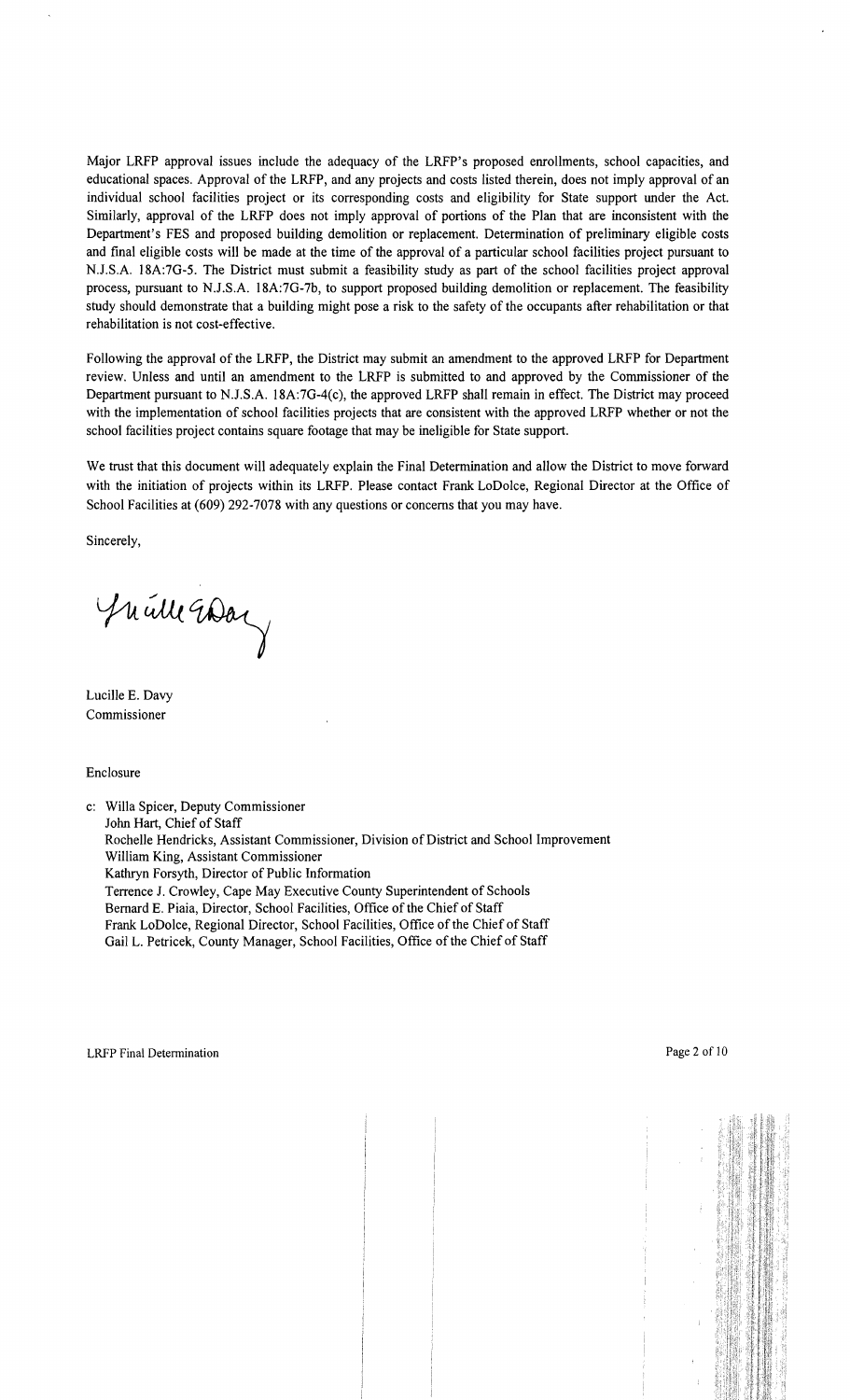Major LRFP approval issues include the adequacy of the LRFP's proposed enrollments, school capacities, and educational spaces. Approval of the LRFP, and any projects and costs listed therein, does not imply approval of an individual school facilities project or its corresponding costs and eligibility for State support under the Act. Similarly, approval of the LRFP does not imply approval of portions of the Plan that are inconsistent with the Department's FES and proposed building demolition or replacement. Determination of preliminary eligible costs and final eligible costs will be made at the time of the approval of a particular school facilities project pursuant to N.J.S.A. 18A:7G-5. The District must submit a feasibility study as part of the school facilities project approval process, pursuant to N.J.S.A. 18A:7G-7b, to support proposed building demolition or replacement. The feasibility study should demonstrate that a building might pose a risk to the safety of the occupants after rehabilitation or that rehabilitation is not cost-effective.

Following the approval of the LRFP, the District may submit an amendment to the approved LRFP for Department review. Unless and until an amendment to the LRFP is submitted to and approved by the Commissioner of the Department pursuant to N.J.S.A. 18A:7G-4(c), the approved LRFP shall remain in effect. The District may proceed with the implementation of school facilities projects that are consistent with the approved LRFP whether or not the school facilities project contains square footage that may be ineligible for State support.

We trust that this document will adequately explain the Final Determination and allow the District to move forward with the initiation of projects within its LRFP. Please contact Frank LoDolce, Regional Director at the Office of School Facilities at (609) 292-7078 with any questions or concerns that you may have.

Sincerely,

Lucille E. Davy Commissioner

#### Enclosure

c: Willa Spicer, Deputy Commissioner John Hart, Chief of Staff Rochelle Hendricks, Assistant Commissioner, Division of District and School Improvement William King, Assistant Commissioner Kathryn Forsyth, Director of Public Information Terrence J. Crowley, Cape May Executive County Superintendent of Schools Bernard E. Piaia, Director, School Facilities, Office of the Chief of Staff Frank LoDolce, Regional Director, School Facilities, Office of the Chief of Staff Dr. Gail L. Petricek, County Manager, School Facilities, Office of the Chief of Staff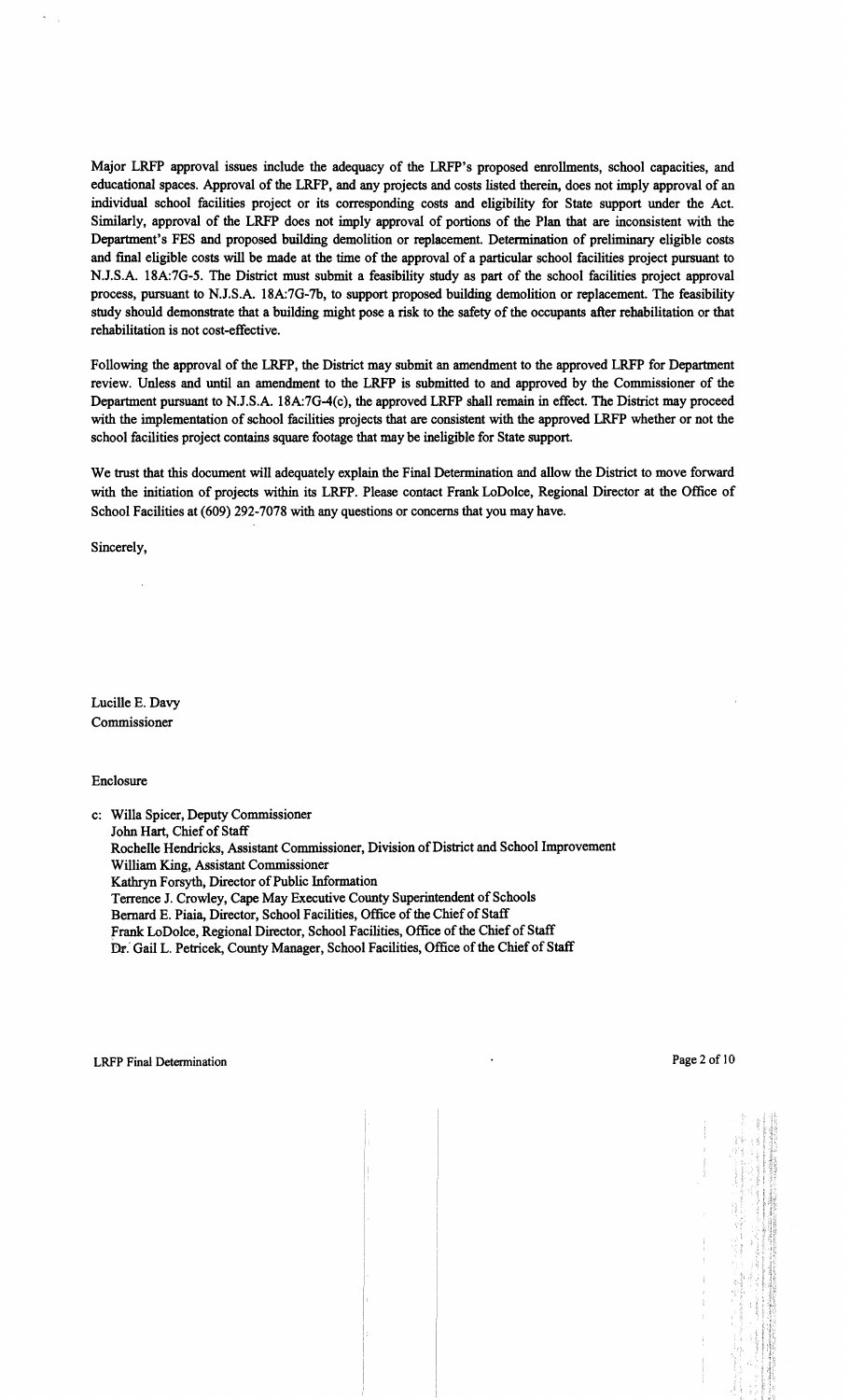## LONG-RANGE FACILITIES PLAN Final Determination Summary

## Woodbine Borough School District

The Department of Education (Department) has completed its review of the Long-Range Facilities Plan (LRFP or Plan) submitted by the Woodbine Borough School District (District) pursuant to the Educational Facilities Construction and Financing Act, P.L. 2000, c.72 (N.J.S.A. 18A:7G-l *et seq.)* (Act), N.J.A.C. 6A:26-1 et seq. (Educational Facilities Code), and the Facilities Efficiency Standards (FES).

This is the Department's Final Determination Summary (Summary) of the LRFP. The Summary is based on the standards set forth in the Act, the Educational Facilities Code, the FES, District entered data in the LRFP and Project Application and Tracking System (LRFP website), and District supplied supporting documentation. The Summary consists of nine sections. The referenced reports in *italic* text are standard LRFP .reports available on the Department's LRFP website.

#### 1. Inventory Overview

The District provides services for students in grades PK-4. The predominant existing school grade configuration is PK-4. The predominant proposed school grade configuration is PK-4. The District is classified as an "Under 55 ECPA" district for funding purposes.

The District identified existing and proposed schools, sites, buildings, playgrounds, playfields, and parking lots in its LRFP. The total number of existing and proposed district-owned or leased schools, sites, and buildings are listed in Table I. A detailed description of each asset can be found in the LRFP website report titled *"Site Asset Inventory Report. "* 

|                                                      | <b>Existing</b> | <b>Proposed</b> |
|------------------------------------------------------|-----------------|-----------------|
| Sites:                                               |                 |                 |
| <b>Total Number of Sites</b>                         |                 |                 |
| Number of Sites with no Buildings                    |                 |                 |
| Number of Sites with no Instructional Buildings      |                 |                 |
| <b>Schools and Buildings:</b>                        |                 |                 |
| <b>Total Number of Schools</b>                       |                 |                 |
| <b>Total Number of Instructional Buildings</b>       |                 |                 |
| Total Number of Administrative and Utility Buildings |                 |                 |
| <b>Total Number of Athletic Facilities</b>           |                 | 0               |
| <b>Total Number of Parking Facilities</b>            |                 | 0               |
| <b>Total Number of Temporary Facilities</b>          |                 | O               |

#### Table 1· Inventory Summary

As directed by the Department, incomplete school facilities projects that have project approval from the Department are represented as "existing" in the Plan. District schools with incomplete approved projects that include new construction or the reconfiguration of existing program space are as follows:  $n/a$ .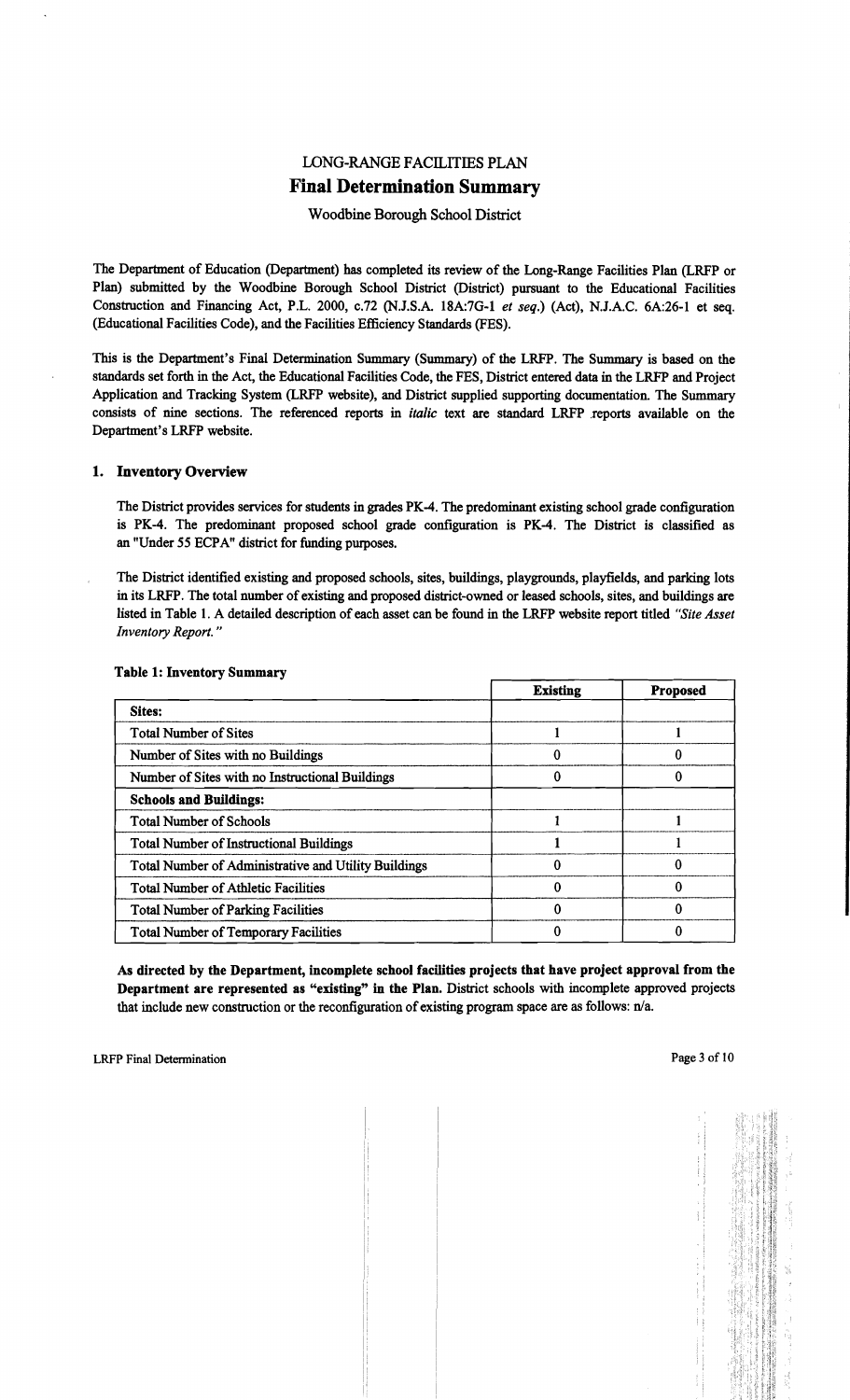Major conclusions are as follows:

- The District is proposing to maintain the existing number of District-owned or leased sites.
- The District is proposing to maintain the existing number of District-owned or operated schools.
- The District is proposing to maintain the existing number of District-owned or leased instructional buildings. The District is proposing to maintain the existing number of District-owned or leased noninstructional buildings.

FINDINGS The Department has determined that the proposed inventory is adequate for review of the District's LRFP. However, the LRFP determination does not imply approval of an individual school facilities project listed within the LRFP. The District must submit individual project applications for project approval. If building demolition or replacement is proposed, the District must submit a feasibility study, pursuant to N.J.S.A. 18A:7G-7b, as part of the application for the specific school facilities project.

#### 2. K-12 Enrollments

The District determined the number of students, or ''proposed enrollments," to be accommodated in the LRFP on a district-wide basis and in each school. The District's existing and proposed enrollments for grades K-12 and the cohort-survival projection provided by the Department on the LRFP website are listed in Table 2. Detailed information can be found in the LRFP website report titled *"Enrollment Projection Detail.* " Existing and proposed school enrollments and grade alignments can be found in the report titled *"Enrollment and School Grade Alignment.*" An analysis of preschool enrollments is provided in Section 3.

|                             | <b>Actual Enrollments</b><br>2006 school year | <b>District Proposed</b><br><b>Enrollments</b> | <b>Department's LRFP</b><br><b>Website Projection</b> |
|-----------------------------|-----------------------------------------------|------------------------------------------------|-------------------------------------------------------|
| Grades K-5, including SCSE  | 140                                           | 180                                            | 170                                                   |
| Grades 6-8, including SCSE  | 74                                            | 75                                             | 65                                                    |
| Grades 9-12, including SCSE |                                               |                                                |                                                       |
| <b>District K-12 Totals</b> | 214                                           | 255                                            | 235                                                   |

#### Table 2: K-12 Enrollment Comparison

*"SCSE"* =*Self-Contained Special Education* 

Major conclusions are as follows:

- The District elected to use the Department's LRFP website projection. Supporting documentation was submitted to the Department as required to justify the proposed enrollments.
- The District is planning for increasing enrollments.

FINDINGS The Department has determined that the District's proposed enrollments are supportable for review of the District's LRFP. The Department will require a current enrollment projection at the time an application for a school facilities project is submitted incorporating the District's most recent Fall Enrollment Report in order to verify that the LRFP's planned capacity continues to be appropriate for enrollments.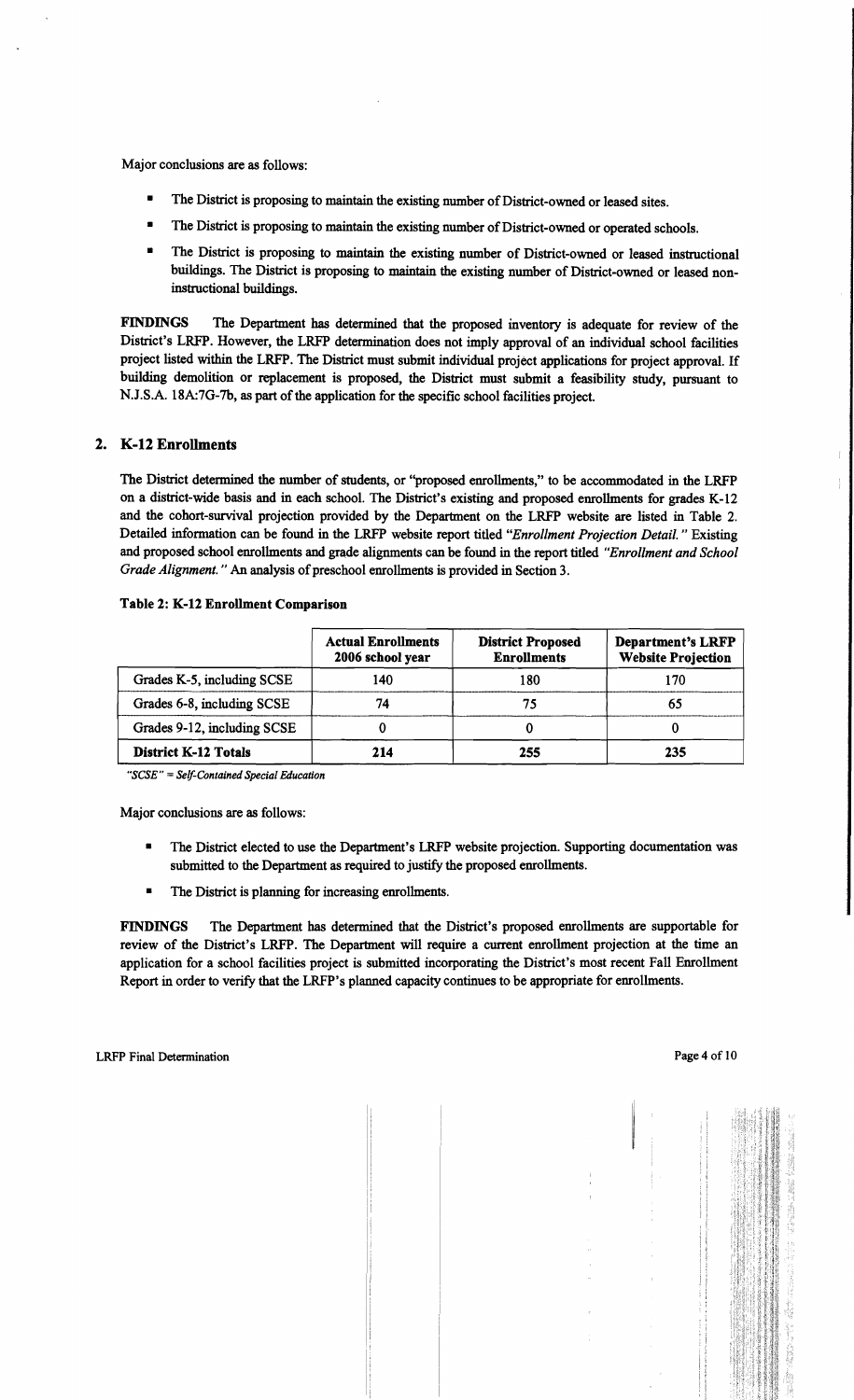## 3. Preschool Enrollments

The District identified the preschool universe for five-year planning purposes. Preschool enrollments include three year olds, if applicable, four year olds, and special education students.

Table 3 summarizes existing and proposed preschool enrollments in District and private provider facilities. Proposed private provider use is based on 2007-08 projections by the Department's Office of Early Childhood.

#### Table 3: Preschool Enrollments

|                          | <b>Total Preschool</b> | <b>District</b> | <b>Private Provider</b> |
|--------------------------|------------------------|-----------------|-------------------------|
| Actual (2005-06)         | າງ<br>LL               | ∸               |                         |
| <b>District Proposed</b> | 20                     | 20              |                         |

Major conclusions are as follows:

- The District does not provide a preschool program for three year olds and a half day preschool program for four year olds.
- The District does not utilize private providers to accommodate preschool students.

FINDINGS The Department has determined that the District-proposed preschool enrollments are adequate for review of the District's LRFP. The Department will require a current enrollment projection at the time an application for a school facilities project is submitted incorporating the District's most recent Fall Enrollment Report and an update on private provider enrollments in order to verify that the LRFP's planned capacity continues to meet District enrollments.

#### 4. FES and District Practices Capacity

The proposed room inventories for each school were analyzed to determine whether the LRFP provides adequate capacity for the proposed enrollments. Two capacity calculation methods, called *"FES Capacity"* and *"District Practices Capacity,* " were used to assess existing and proposed school capacity in accordance with the FES and District program delivery practices. A third capacity calculation, called *"Functional Capacity, "*  determines Unhoused Students and potential State support for school facilities projects. Functional Capacity is analyzed in Section 5 of this Summary.

*• FES Capacity* only assigns capacity to pre-kindergarten *(ifdistrict-owned or operated),* kindergarten, general, and self-contained special education classrooms. No other room types are considered to be capacity-generating. Class size is based on the FES and is prorated for classrooms that are sized smaller than FES classrooms. FES Capacity is most accurate for elementary schools, or schools with non-departmentalized programs, in which instruction is "homeroom" based. This capacity calculation may also be accurate for middle schools depending upon the program structure. However, this method usually significantly understates available high school capacity since specialized spaces that are typically provided in lieu of general classrooms are not included in the capacity calculations.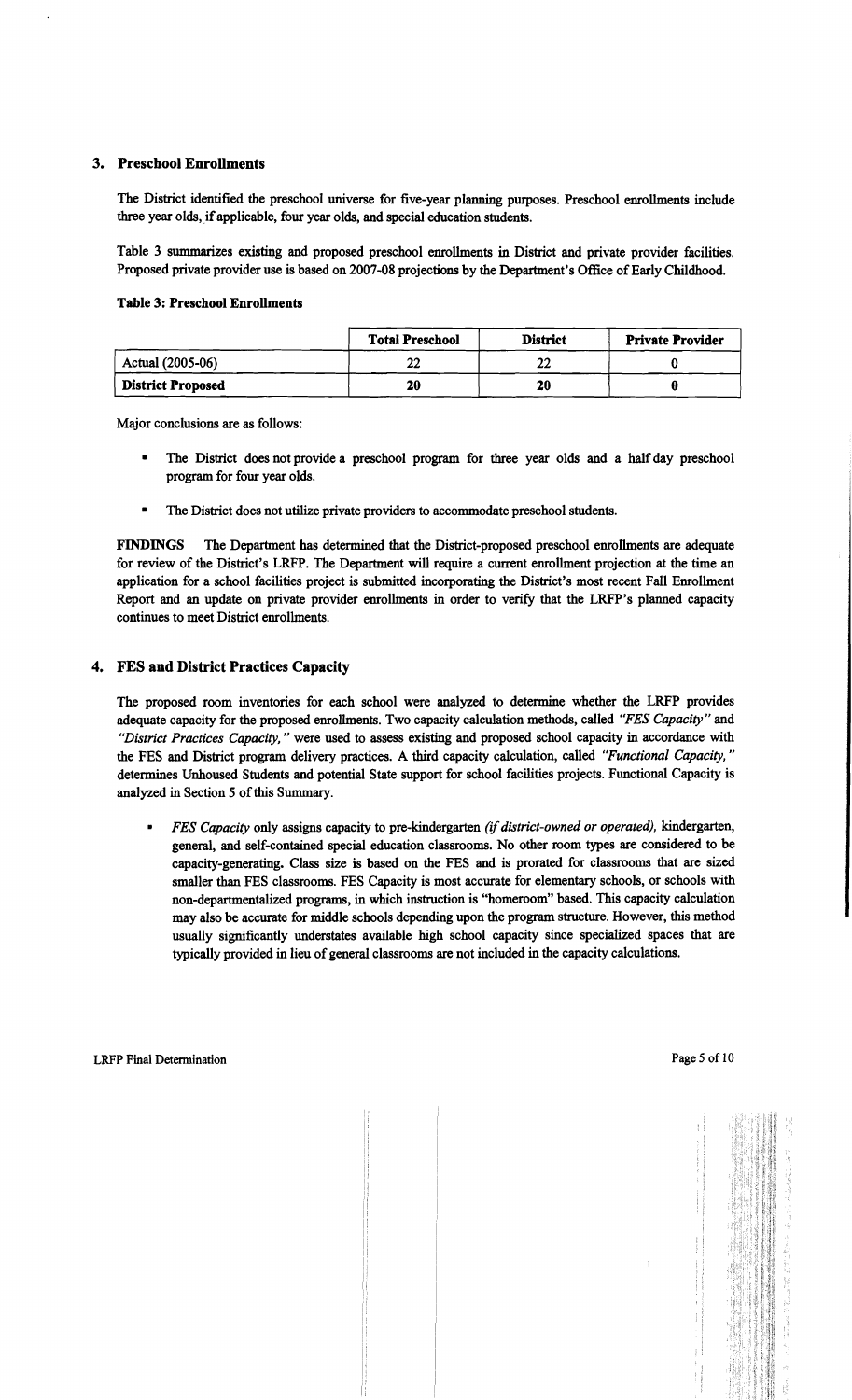District Practices Capacity allows the District to include specialized room types in the capacity calculations and adjust class size to reflect actual practices. This calculation is used to review capacity and enrollment coordination in middle and high schools.

A capacity utilization factor in accordance with the FES is included in both capacity calculations. A 90% capacity utilization rate is applied to classrooms serving grades K-8. An 85% capacity utilization rate is applied to classrooms serving grades 9-12. No capacity utilization factor is applied to preschool classrooms.

Table 4 provides a summary of existing and proposed district-wide capacities. Detailed information can be found in the LRFP website report titled *"FES and District Practices Capacity. "* 

|                                                 | <b>Total FES Capacity</b> | <b>Total District Practices Capacity</b> |
|-------------------------------------------------|---------------------------|------------------------------------------|
| (A) Proposed Enrollments                        | 275                       | 275                                      |
| (B) Existing Capacity                           | 231.12                    | 273.05                                   |
| *Existing Capacity Status (B)-(A)               | $-43.88$                  | $-1.95$                                  |
| (C) Proposed Capacity                           | 231.12                    | 273.05                                   |
| <i><b>*Proposed Capacity Status (C)-(A)</b></i> | $-43.88$                  | -1.95                                    |

#### Table 4: FES and District Practices Capacity Summary

\* *Positive numbers signify surplus capacity; negative numbers signify inadequate capacity. Negative values for District Practices capacity are acceptable* if*proposed enrollments do not exceed 100% capacity utilization.* 

Major conclusions are as follows:

- The District has appropriately coordinated proposed school capacities and enrollments in the LRFP.
- Adequate justification has been provided by the District if capacity for a school deviates from the proposed enrollments by more than 5%.

FINDINGS The Department has determined that proposed District capacity, in accordance with the proposed enrollments, is adequate for review of the District's LRFP. The Department will require a current enrollment projection at the time an application for a school facilities project is submitted, incorporating the District's most recent Fall Enrollment Report, in order to verify that the LRFP's planned capacity meets the District's updated enrollments.

## 5. Functional Capacity and Unhoused Students Prior to Proposed Work

*Functional Capacity* was calculated and compared to proposed enrollments to provide a preliminary estimate of Unhoused Students and new construction funding eligibility. Functional Capacity is the adjusted gross square feet of a school building *(total gross square feet minus excluded space)* divided by the minimum area allowance per Full-time Equivalent student for the grade level contained therein. Unhoused Students is the number of students projected to be enrolled in the District that exceeds the Functional Capacity of the District's schools pursuant to NJ.A.C. 6A:26-2.2(c).

*"Excluded Square Feet"* in the LRFP Functional Capacity calculation includes (1) square footage exceeding the FES for any pre-kindergarten, kindergarten, general education, or self-contained special education classroom;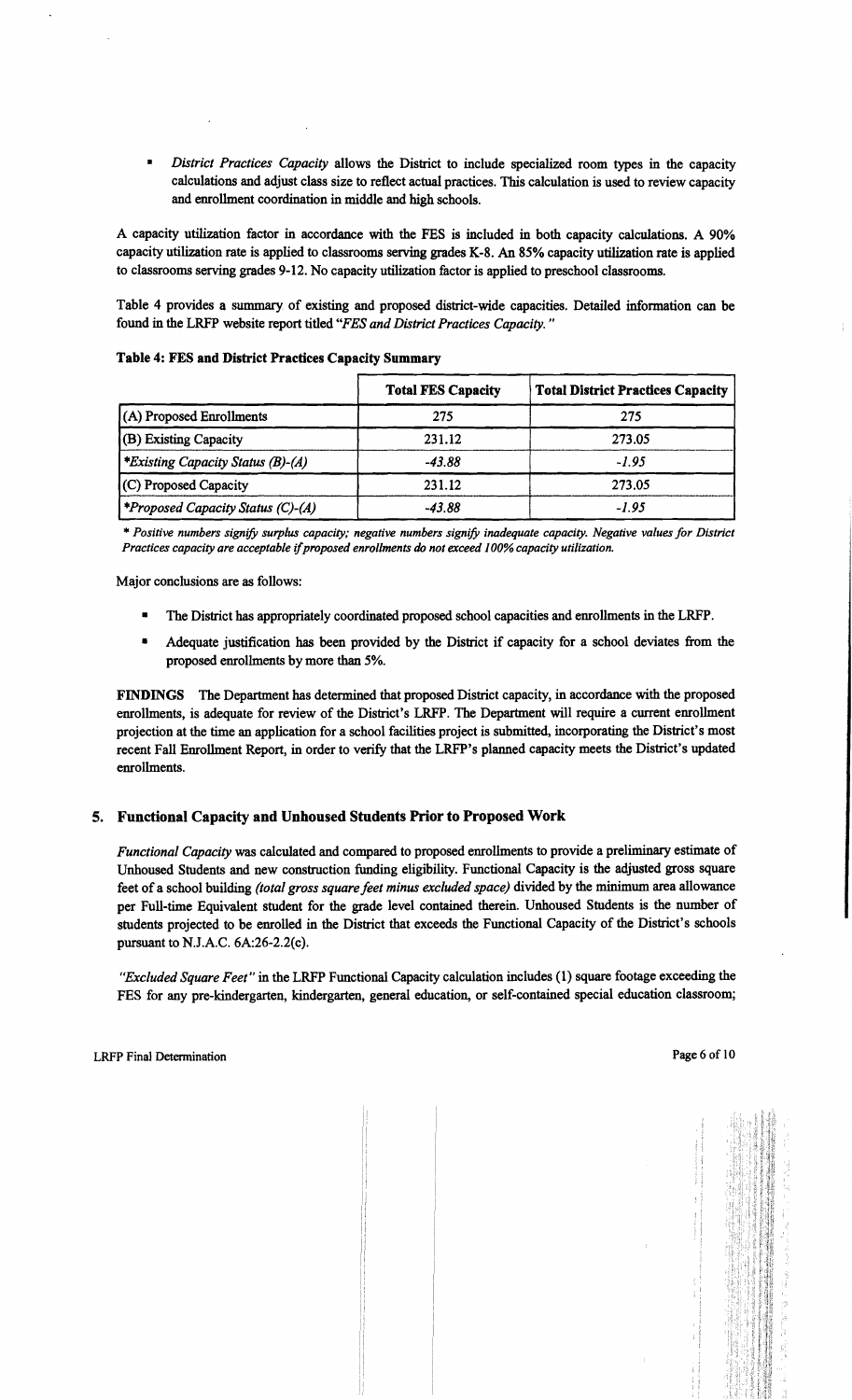(2) grossing factor square footage *(corridors, stairs, mechanical rooms, etc.)* that exceeds the FES allowance, and (3) square feet proposed to be demolished or discontinued from use. Excluded square feet may be revised during the review process for individual school facilities projects.

Table 5 provides a preliminary assessment of Functional Capacity, Unhoused Students, and Estimated Maximum Approved Area for the various grade groups in accordance with the FES. Detailed information concerning the calculation and preliminary excluded square feet can be found in the LRFP website reports titled *HFunctional Capacity and Unhoused Students"* and *"Functional Capacity Excluded Square Feet. "* 

|                        |            | B                |                 |                |                          |
|------------------------|------------|------------------|-----------------|----------------|--------------------------|
|                        |            | <b>Estimated</b> |                 | D              | $E = C \times D$         |
|                        | A          | Existing         | $C = A-B$       | Area           | <b>Estimated Maximum</b> |
|                        | Proposed   | Functional       | Unhoused        | Allowance      | Approved Area for        |
|                        | Enrollment | Capacity         | <b>Students</b> | (gsf/students) | <b>Unhoused Students</b> |
| Preschool (PK)         | 20         | 30.11            | 0.00            | 125.00         | 0.00                     |
| Elementary (K-5)       | 180        | 270.96           | 0.00            | 125.00         | 0.00                     |
| Middle $(6-8)$         | 75         | 112.90           | 0.00            | 134.00         | 0.00                     |
| $High(9-12)$           | $\bf{0}$   | 0.00             | 0.00            | 151.00         | 0.00                     |
| <b>District Totals</b> | 275        | 413.97           |                 |                |                          |

Table 5: Functional Capacity and Unhoused Students Prior to Proposed Work

Major conclusions are as follows:

- The calculations for "Estimated Existing Functional Capacity" include school facilities projects that have been approved by the Department but were not under construction or complete at the time of Plan submission.
- The District, based on the preliminary LRFP assessment, does not have Unhoused Students for the following FES grade groups: Grades PK, K-5, 6-8.
- The District, based on the preliminary LRFP assessment, has Unhoused Students for the following FES grade groups: n/a.
- The District is not proposing to demolish or discontinue the use of existing District-owned instructional space. The Functional Capacity calculation excludes square feet proposed to be demolished or discontinued for the following FES grade groups: n/a.

FINDINGS Functional Capacity and Unhoused Students calculated in the LRFP are preliminary estimates. Justification for square footage in excess of the FES and the determination of additional excluded square feet, Preliminary Eligible Costs (PEC), and Final Eligible Costs (FEC) will be included in the review process for specific school facilities projects. A feasibility study undertaken by the District is required if building demolition or replacement is proposed per N.J.A.C. 6A:26-2.3(b)(10).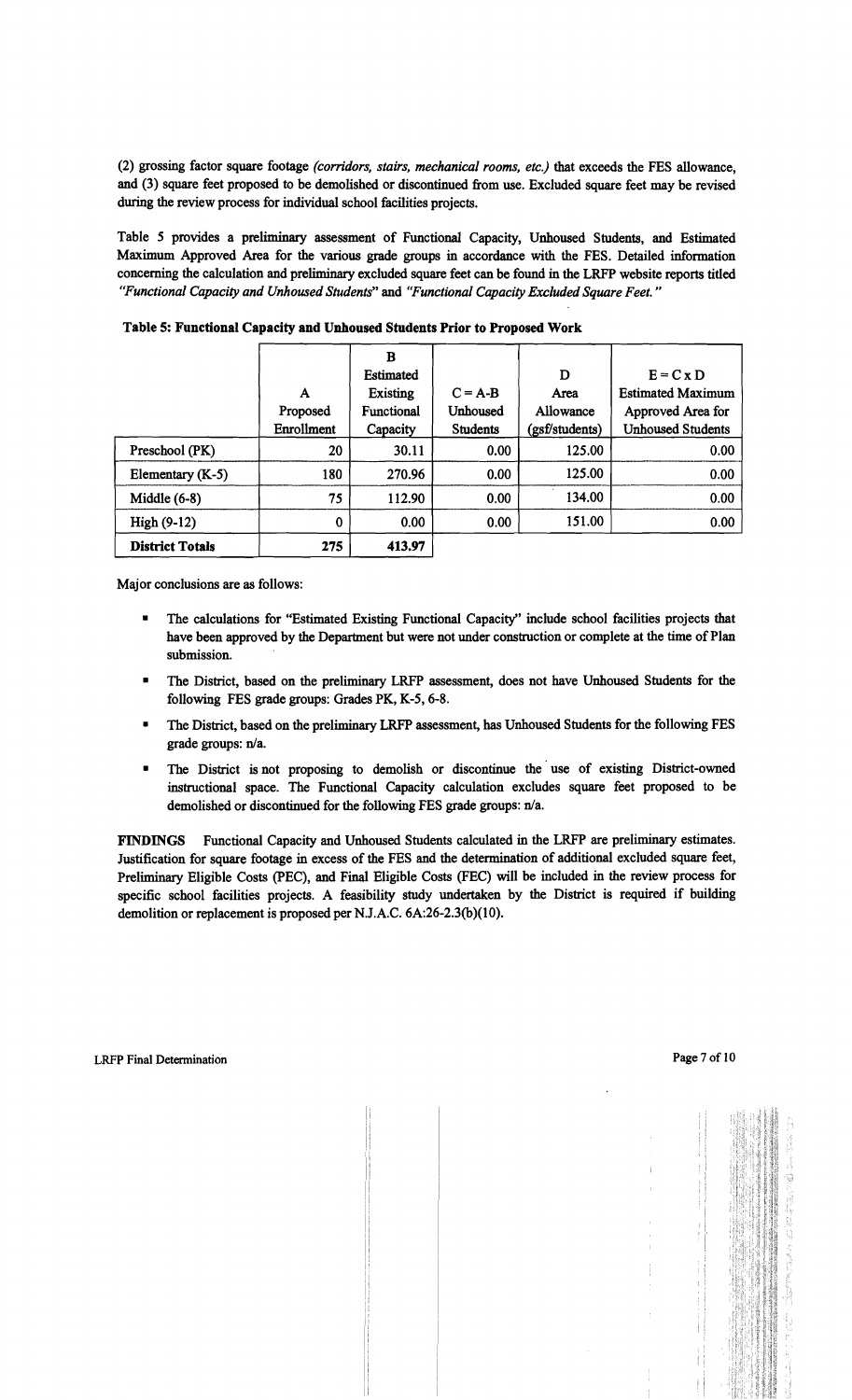## 6. Proposed Work

The District was instructed to review the condition of its facilities and sites and to propose corrective *"system"*  and *"inventory"* actions in its LRFP. *"System"* actions upgrade existing conditions without changing spatial configuration or size. Examples of system actions include new windows, finishes, and mechanical systems. *"Inventory"* actions address space problems by removing, adding, or altering sites, schools, buildings and rooms. Examples of inventory actions include building additions, the reconfiguration of existing walls, or changing room use.

Table 6 summarizes the type of work proposed in the District's LRFP for instructional buildings. Detailed information can be found in the LRFP website reports titled *"Site Asset Inventory," "LRFP Systems Actions Summary,* " *and "LRFP Inventory Actions Summary. "* 

| <b>Type of Work</b>                                            | <b>Work Included in LRFP</b> |  |  |
|----------------------------------------------------------------|------------------------------|--|--|
| <b>System Upgrades</b>                                         | Yes                          |  |  |
| <b>Inventory Changes</b>                                       |                              |  |  |
| Room Reassignment or Reconfiguration                           | Yes                          |  |  |
| <b>Building Addition</b>                                       | No                           |  |  |
| New Building                                                   | No                           |  |  |
| Partial or Whole Building Demolition or Discontinuation of Use | No                           |  |  |
| <b>New Site</b>                                                | No                           |  |  |

#### Table 6: Proposed Work for Instructional Building

Major conclusions are as follows:

- The District has proposed system upgrades in one or more instructional buildings.
- The District has proposed inventory changes, excluding new construction, in one or more instructional buildings.
- The District has not proposed new construction in lieu of rehabilitation in one or more instructional buildings.

Please note that costs represented in the LRFP are for capital planning purposes only. Estimated costs are not intended to represent preliminary eligible costs or final eligible costs of approved school facilities projects.

The Act (NJ.S.A. 18A:7G-7b) provides that all school facilities shall be deemed suitable for rehabilitation unless a pre-construction evaluation undertaken by the District demonstrates to the satisfaction of the Commissioner that the structure might pose a risk to the safety of the occupants even after rehabilitation or that rehabilitation is not cost-effective. Pursuant to NJ.A.C. 6A:26-2.3(b)(IO), the Commissioner may identify school facilities for which new construction is proposed in lieu of rehabilitation for which it appears from the information presented that new construction is justified, provided, however, that for such school facilities so identified, the District must submit a feasibility study as part of the application for the specific school facilities project. The cost of each proposed building replacement is compared to the cost of additions or rehabilitation required to eliminate health and safety deficiencies and to achieve the District's programmatic model.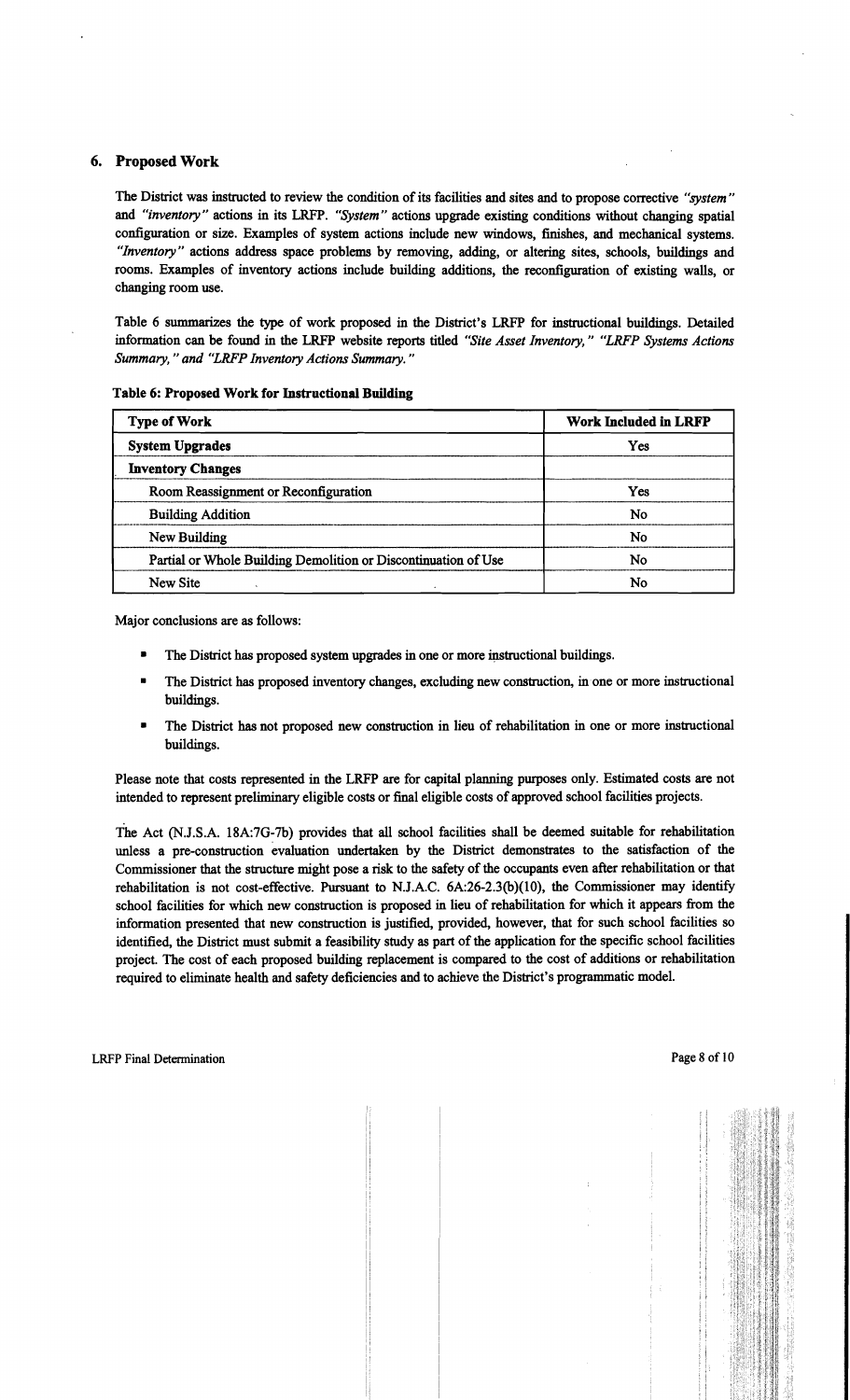Facilities used for non-instructional or non-educational purposes are ineligible for State support under the Act. However, projects for such facilities shall be reviewed by the Department to determine whether they are consistent with the District's LRFP and whether the facility, if it is to house students (full or part time) conforms to educational adequacy requirements. These projects shall conform to all applicable statutes and regulations.

FINDINGS The Department has determined that the proposed work is adequate for review of the District's LRFP. However, Department approval of proposed work in the LRFP does not imply that the District may proceed with a school facilities project. The District must submit individual project applications with cost estimates for Department project approval. Both school facilities project approval and other capital project review require consistency with the District's approved LRFP.

#### 7. Functional Capacity and Unhoused Students After Completion of Proposed Work

The *Functional Capacity* of the District's schools *after* completion of the work proposed in the LRFP was calculated to highlight any remaining Unhoused Students.

Table 7 provides a preliminary assessment of Unhoused Students and Estimated Remaining Maximum Area after completion of new construction proposed in the LRFP, if applicable. Detailed information concerning the calculation can be found in the website report titled *"Functional Capacity and Unhoused Students.* <sup>n</sup>

|                        | Estimated<br>Maximum<br>Approved Area<br>for Unhoused<br><b>Students</b> | Total New<br><b>GSF</b> | Proposed<br><b>Functional</b><br>Capacity after<br>Construction | Unhoused<br>Students after<br>Construction | Estimated<br>Maximum Area<br>for Unhoused<br><b>Students</b><br>Remaining |
|------------------------|--------------------------------------------------------------------------|-------------------------|-----------------------------------------------------------------|--------------------------------------------|---------------------------------------------------------------------------|
| Preschool (PK)         | 0.00                                                                     | 0                       | 30.11                                                           | 0.00                                       | 0.00                                                                      |
| Elementary (K-5)       | 0.00 <sub>1</sub>                                                        | 0                       | 270.96                                                          | 0.00                                       | 0.00                                                                      |
| Middle $(6-8)$         | 0.00 <sub>1</sub>                                                        | 0                       | 112.90                                                          | 0.00                                       | 0.00                                                                      |
| $High(9-12)$           | 0.00                                                                     | 0                       | 0.00                                                            | 0.00                                       | 0.00                                                                      |
| <b>District Totals</b> |                                                                          | 0                       | 413.97                                                          |                                            |                                                                           |

Table 7: Functional Capacity and Unhoused Students After Completion of Proposed Work

Major conclusions are as follows:

- New construction is proposed for the following grade groups:  $n/a$ .
- Proposed new construction exceeds the estimated maximum area allowance for Unhoused Students prior to the completion of the proposed work for the following grade groups:  $n/a$ .
- The District, based on the preliminary LRFP assessment, will not have Unhoused Students after completion of the proposed LRFP work for the following grade groups: Grades PK, K-5, 6-8.